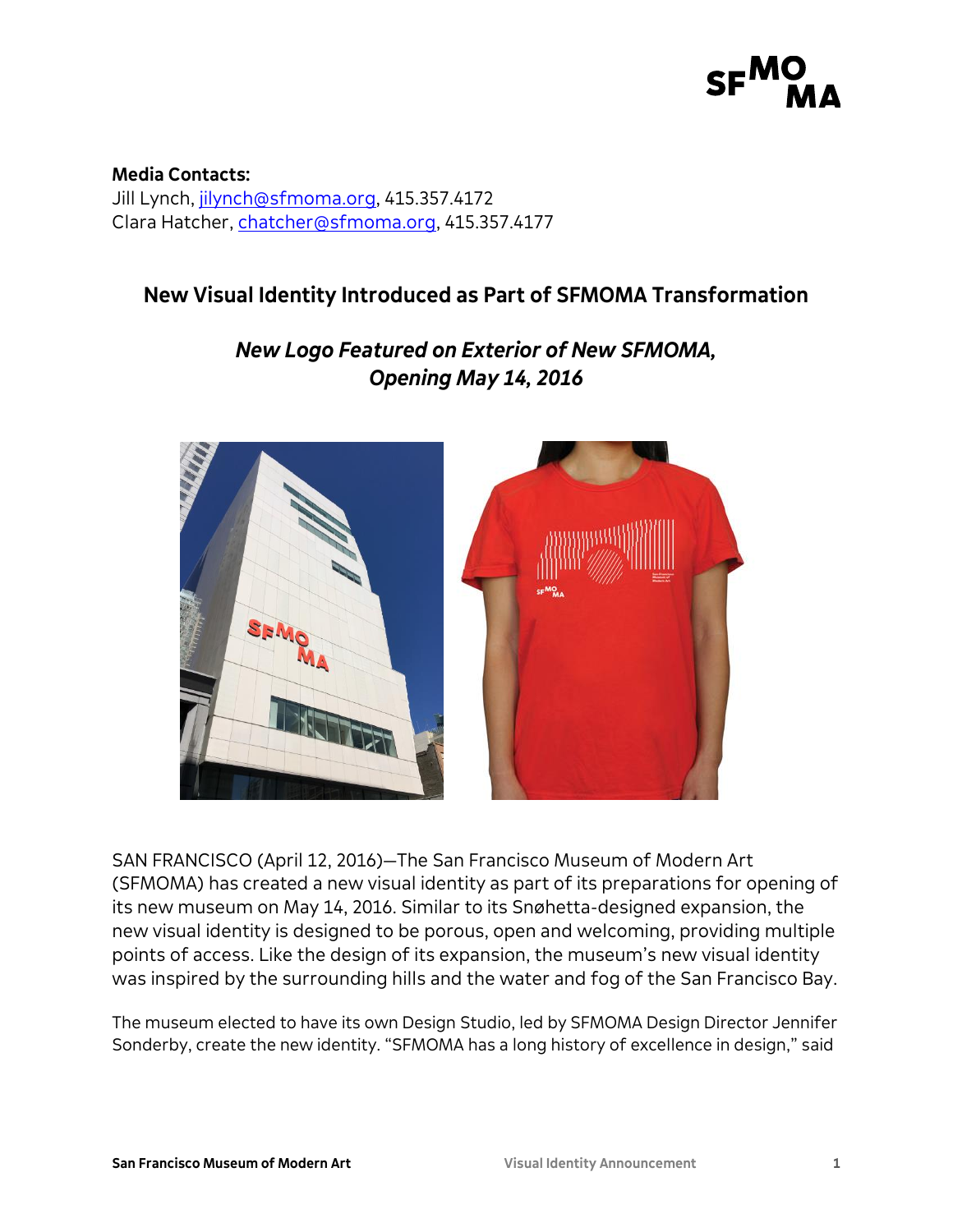Neal Benezra, Helen and Charles Schwab Director at SFMOMA. "We feel it is important for the museum to be an active participant in the community of creatives we collect and exhibit, so we handed the assignment to the designers who know us best. The results beautifully reflect a deep knowledge of our organization and its goals."

SFMOMA's former logo—developed in-house by Catherine Mills in 1995—was informed by the geometry and solidity of the Mario Botta–designed building. The transformed museum now anchors a vibrant cultural district in the heart of the city. SFMOMA felt it was the right time to redesign the logo to better reflect the expanded institution, its new brand, and its relationship to its surroundings.

"SFMOMA's goal to offer more access to modern and contemporary art was a catalyst for change throughout the institution," explains Sonderby. "This translated into a new visual identity that literally opens up just as our building now does to the city, welcoming visitors for a wide variety of experiences."

### **Logo and Color Palette**

The letters of the new logo contract and expand, and their positioning and versatility aims to reflect diverse perspectives on and within the institution. On a functional level, the new logo is more space-efficient, allowing greater scale and legibility on everything from small digital screens to large street pole banners to the exterior of the museum. Echoing the contrast between the Botta-designed brick and the cool white façade of the Snøhetta expansion, the primary color palette of the new visual identity includes warm red, white and black.

#### **Typeface**

Two variations of typeface were custom designed to dialogue with the new logo: SFMOMA Display and SFMOMA Text. SFMOMA Display mimics the open shapes and curves of the letters within the new logo, distinguished by the splayed legs of its "M*,*" the lower counter of the "A," a sleekly modern "Q" and the curvature of its capital "S." SFMOMA Text elongates the letters, eliminating perfectly round circles to enhance readability, and provide the functional range necessary in order for the two typefaces to cover the wide range of needs of the institution.

#### **Patterns**

To celebrate the architectural joining of the original building and the new expansion, SFMOMA created graphic patterns combining the horizontal stripes of the Botta building's iconic oculus and marble floors with the rippling lines of the Sn*ø*hetta building's façade.